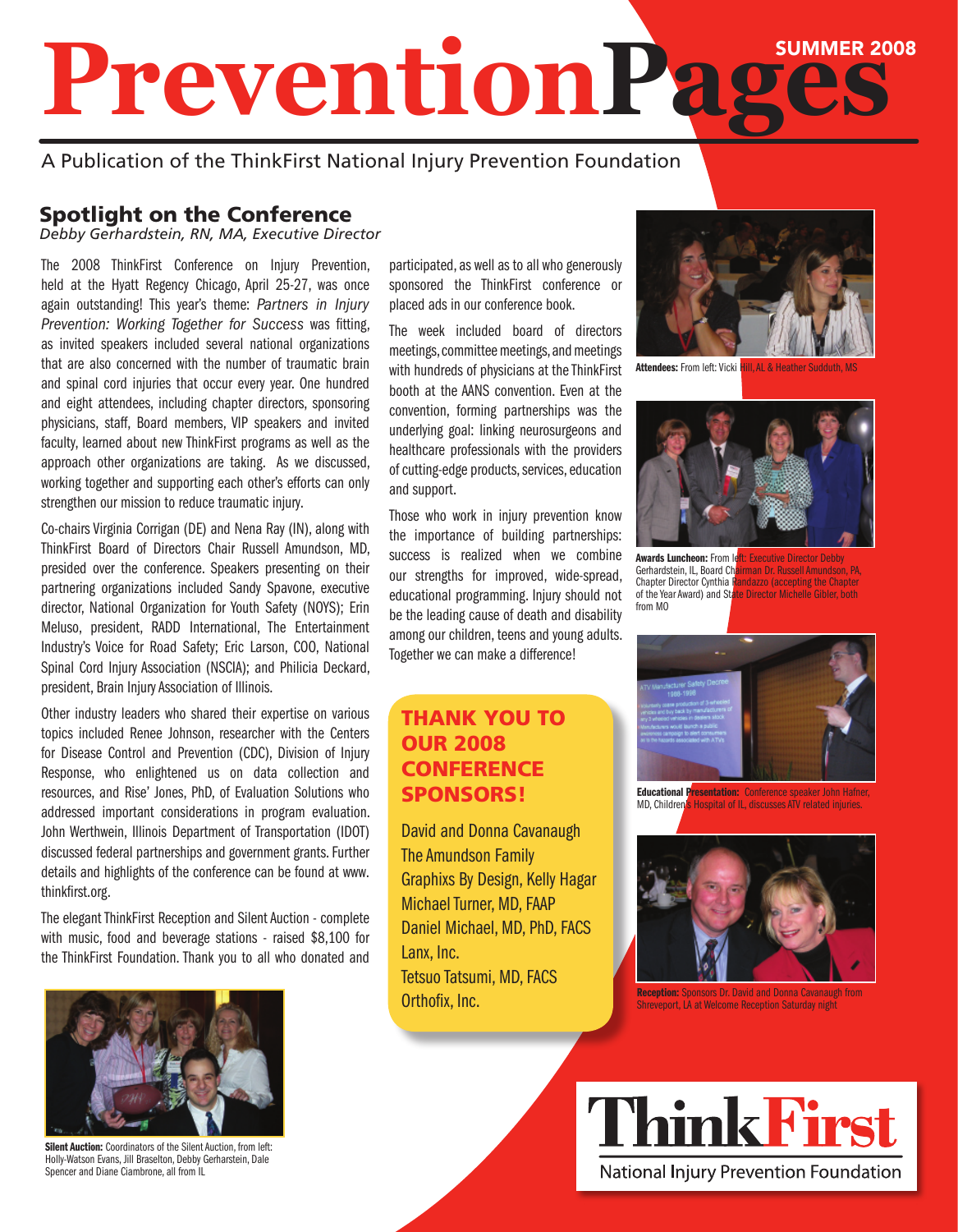#### 2008 Think-First Conference Award Recipients

Physician Sponsor of the Year **C. "Jay" Wellons III, MD** 

Chapter of the Year rst Greater Kar

State Chapter of the Year **ThinkFirst Dela** 

Outstanding Newcomer ThinkFirst WestCare Health Systems (NC)

Outstanding Community Involvement ThinkFirst Kentucky

VIP of the Year Dale J. Sr ThinkFirst Central DuPage Hospital (IL)

Distinguished Service Award Charles H. Tator, MD

#### **Did You Know?**

ThinkFirst For Kids was featured in the Governors Highway Safety Association (GHSA) Occupant Protection for Children: Best Practices Manual March 2008!

#### ThinkFirst Recent Publications

Gerhardstein, D.B. (2007). ThinkFirst For Teens Injury Prevention Program: Evidence-based Practice – Are We Making a Difference? *SCI Nursing*, 24.3 (October) 2007. www.unitedspinal.org.

Gerhardstein, D.B. (2008). Using Your Mind to Protect Your Body. *SCILife*, Jan./Feb. 2008. www.spinalcord.org.

Governors Highway Safety Association (2008). ThinkFirst For Kids. *Occupant Protection for Children: Best Practices Manual*, March 2008. www.ghsa.org.

Turner, M.S. (2007). Pediatric Neurosurgeons Partner With Injury Prevention Groups. *AAP News*, 28(7). www.aapnews.org.

## Spotlight on a Program: ThinkFirst Canada

*Midori Miyamoto, ThinkFirst Canada*

The ThinkFirst Foundation of Canada recently celebrated 15 years as a leading national brain and spinal cord injury prevention organization dedicated to keeping Canada's kids safe. Our goal is to teach children and youth more about preventable injuries and their risk factors, so they can use their brains to protect their

bodies. Established in 1992 by renowned neurosurgeon, Dr. Charles H. Tator, today we have 18 chapters across the country. Our work at the chapter level is carried out by dedicated volunteers, some of whom are neurosurgeons, nurses, teachers, and injury survivors. In addition, our small but mighty team of staff at our Toronto-based national office is hard at work designing and disseminating educational initiatives, growing and strengthening our chapters, heightening public awareness through advocacy, and fundraising.

Some of our innovative and engaging school and community based programs include:

- **TD ThinkFirst for Kids** curriculum, designed as a teacher resource for kindergarten to grade 8 classrooms. This award winning curriculum is available free of charge to all Canadian schools and public health agencies with over 11,000 full sets distributed to date.
- **Brain Day,** a national outreach program involving university students, community volunteers and thousands of school children from across Canada. Our volunteers visit classrooms where they use hands-on techniques and fun experiments to elevate students' interest in neuroanatomy and teach brain and spinal cord injury prevention.
- Our Give-a-Kid-a-Helmet program provides children identified as facing financial constraints with helmets so they can participate in fun childhood activities. We know that wearing the right gear is a key step in preventing injuries in many popular sports and physical activities, but when costs are prohibitive, children often play unprotected. Through this program, and related initiatives, we've given away over \$700,000 in helmets, supplying 35,000 kids across Canada with this vital protective gear.

To learn more about what we do, please visit our website at www.thinkfirst.ca!

## Spotlight on a Physician: Dr. Charles H. Tator

*Midori Miyamoto, ThinkFirst Canada*

In 1992, renowned neurosurgeon Dr. Charles H. Tator founded the ThinkFirst Foundation of Canada. Dr. Tator admired the ThinkFirst model and perceived a real need for such an organization in Canada to reduce the incidence of devastating brain and spinal cord injuries in Canadian children and youth. ThinkFirst Canada is now considered a leader in its field and continues to bring public awareness to the epidemic of preventable injuries. Under the leadership of Dr. Tator, ThinkFirst Canada has developed a number of prominent educational programs and initiatives, including Brain Day, Wal-Mart Helmet Fitting Clinics, Concussion Education and Awareness campaigns, and sport-specific programs focusing on safe play techniques.

In 2007, ThinkFirst Canada celebrated its 15th anniversary and marked the milestone by establishing the Dr. Charles Tator Annual Lecture Series on Injury Prevention. Inaugurated in November 2007 with the ThinkFirst Summit on Head Protection, a full-day symposium on the state of head injury and protection in Canada, we brought together a distinguished panel of 10 experts to take 140 participants through issues from head injury incidence reporting and research to legislation and risk behaviours. We look forward to many more years of notable topics and speakers in what is sure to become a celebrated Canadian lecture series. Dr. Tator is a professor in the Department of Surgery at the University of Toronto and a neurosurgeon at Toronto Western Hospital and has participated in many clinical studies on the epidemiology, prevention and treatment of brain and spinal cord injuries.

Dr. Tator also served on the ThinkFirst National Injury Prevention Foundation's Board of Directors from 1992 – 2008 during which time he served on committees and assisted in the global development of ThinkFirst. Dr. Tator retired from the Board of Directors as the longest serving member; he was honored for his dedication to ThinkFirst with the Distinguished Service Award at the 2008 ThinkFirst Conference on Injury Prevention in Chicago, Illinois.

In recognition of his commitment to the community through his ThinkFirst work, in 2000 Dr. Tator received the Order of Canada, considered Canada's highest civilian honour.



CANADA +

## **Think First** Board of **Directors**

Chairman Russell Amundson, MD Philadelphia, PA

> Chairman Elect Mark Procter, MD Boston, MA

Past Chairman David Cavanaugh, MD Shreveport, LA

**Treasurer** Daniel Michael, MD, PhD, FACS Southfield, MI

> **Secretary** Holly Watson-Evans, RN, MS St. Charles, IL

Medical Director Tetsuo Tatsumi, MD, FACS Nagano, Japan

> Chairpersons Emeritus Roy Black Austin, TX

E. Fletcher Eyster, MD St. Helena, CA

Executive Director Debby Gerhardstein, RN, BSN, MA Wheaton, IL

> Donna Cavanaugh Shreveport, LA

Domenic Esposito, MD Jackson, MS

> Bruce M. Gans, MD West Orange, NJ

Lucy Ranus, RN, BSN Phoenix, AZ

> Dale Spencer Chicago, IL

Anselmo Pineda, MD Huntington Beach, CA

> Monique Pineda Huntington Beach, CA

TF Ottawa helmet fitting Brain Day booklet



Founder Dr. Charles H. Tator



Dr. Tator with kids on Brain Day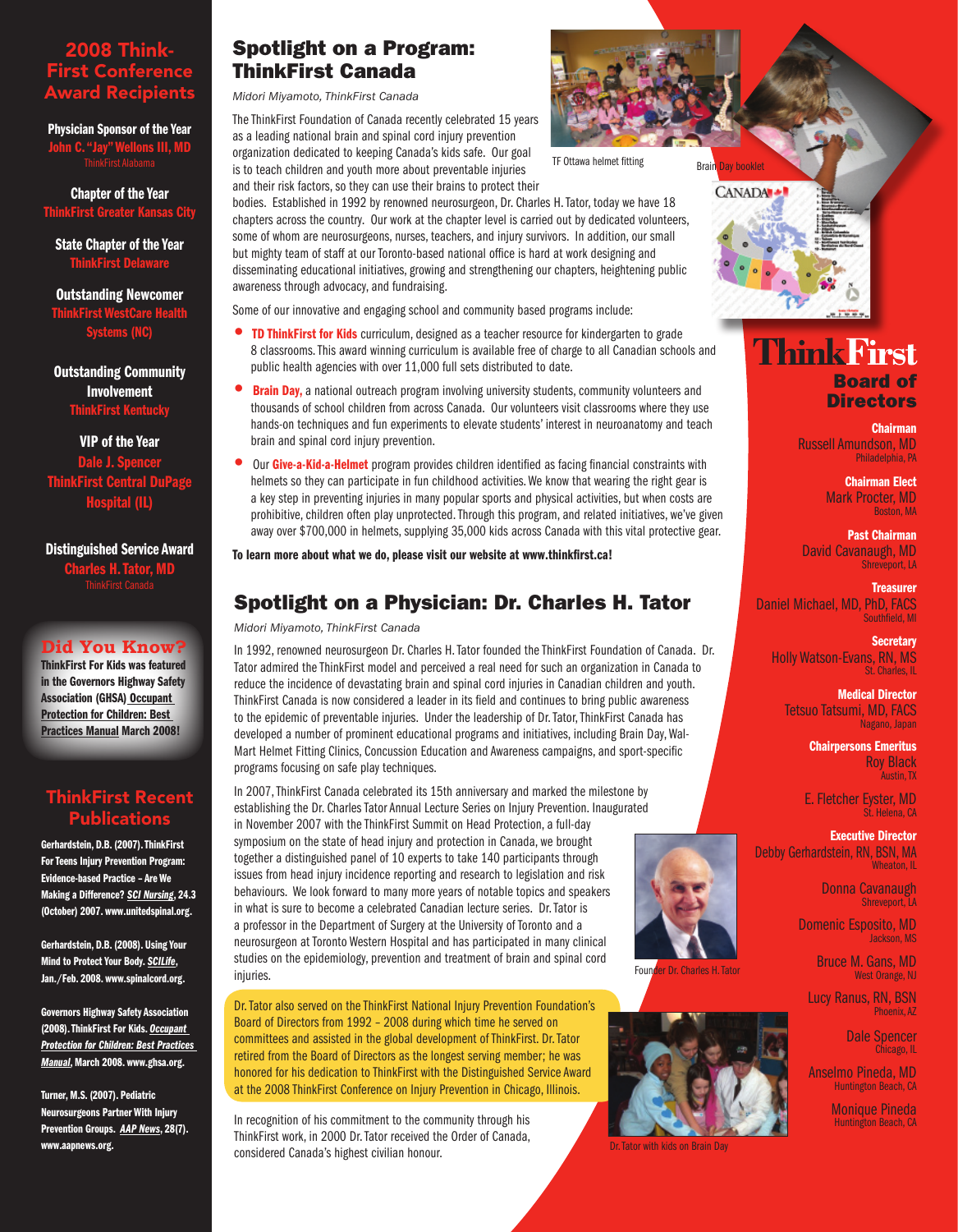#### **ThinkFirst** Missouri Receives **International** Safety Media Award!

ThinkFirst Missouri received the prestigious Silver Award (2nd place) from the International Safety Media Awards (ISMA) Committee during a ceremony at the 9th World Conference on Injury Prevention and Safety Promotion in Merida, Mexico. ThinkFirst was honored for its innovative print campaign, "We'd Like to Crash Your Party." The creative media services of local ad agency Woodruff Sweitzer were utilized for the development of the campaign. The project was funded by a grant from Missouri Department of Transportation. The purpose of ISMA's international media awards program is to honor powerful injury prevention media campaigns worldwide. Over 150 entries of print, audio, and video media materials were submitted to ISMA for consideration. Winning entries can be found at http://www.teachingstory.com/ isma/2008\_selections/winners. html

#### ThinkFirst Marathon Team Debuts in Chicago!

The Bank of America Chicago Marathon is October 12, 2008 -- and ThinkFirst runners will be among the 40,000 participants from around the globe!

Team runners have committed thousands of training hours to raise \$25,000 for ThinkFirst. Help them reach their goal by logging onto http://www.active.com/donate/thinkfirst and selecting a runner to support. Every dollar you donate goes to the ThinkFirst Foundation for educational injury prevention programs for kids. Go Team!

Support a Bank of America Chicago Marathon ThinkFirst Runner! www.active.com/donate/thinkfirst

#### International Spotlight: ThinkFirst at World Conference - Mexico

ThinkFirst Missouri Chapter Director Michelle Gibler, PhD, recently represented the ThinkFirst National Injury Prevention Foundation at the 9th World Conference on Injury Prevention and Safety Promotion in Merida, Mexico, in March 2008. Over 120 countries were represented at this landmark conference sponsored in part by the World Health Organization and the Centers for Disease Control.

The central theme of the conference was "Globalization: Challenges and Opportunities for Injury Prevention and Safety Promotion." The purpose of the conference was to showcase existing programs and research endeavors, enhance expertise, facilitate national and international partnerships, and stimulate prevention organizations to launch research and program initiatives to address the global epidemic of injury.

During the conference, Michelle delivered a presentation entitled "Elements of a ThinkFirst For Teens Media Campaign" alongside international colleagues from Spain, Iran, Brazil and South Africa. The panel of speakers discussed the role of media and safety from their perspectives as world leaders in injury prevention. We are extraordinarily proud to have had our own Michelle Gibler represent the United States and ThinkFirst at this world event!



ThinkFirst Missouri Chapter Director, Michelle Gibler, PhD, accepting International Safety Media Award during 9th World Conference on Injury Prevention and Safety Promotion in Merida, Mexico

We'd like to crash Your party.

## Educational Spotlight: ThinkFirst Programs

# **ThinkFirst** For Kids  $\bullet$

ThinkFirst for Kids (TFFK) is a

comprehensive school-based curriculum that teaches kids about traumatic brain and spinal cord injuries. The curriculum is designed for students in grades 1-3 and includes six classroom lessons featuring "StreetSmart-the Safety Superhero" and his friends. The first lesson covers anatomy of the brain and spinal cord, followed by vehicle, water, bike, playground, and gun safety. Each lesson incorporates animated video and song, hands-on activities, classroom

posters, comics, worksheets, parent letters, and more. This award-winning

> program offers schools an evidenced-based course that helps them meet health and safety standards in a fun and memorable way.

Think First

ThinkFirst for Youth (TFFY) is an innovative applied-learning curriculum designed for students facing adolescent and pre-teen years. Curriculum binders for grades 4-5 and 6-8 provide teachers with core content covering the areas of greatest risk for unintentional injury among youth. The lessons are offered at varying degrees of difficulty to improve cognitive decision-making skills. Topics include functional anatomy of the brain and spinal cord, vehicle and passenger safety, violence and weapons prevention, creative problem solving, sports and bike safety, shallow diving prevention and seasonal recreational safety. Evidencebased research shows that exposure to similar messages over time enhances learning and behavior change, thus making TFFY a program of choice for schools. The TFFY curriculum meets national science education content guidelines and follows recommended national health education standards.



ThinkFirst For Teens (TFFT) is an award-winning educational program for teens and young adults about personal vulnerability and the consequences of risk-taking.

This middle and high school program combines multi-media with compelling personal testimony to stress the realities of permanent damage to the brain or spinal cord. The message is that you can have an active and exciting life without hurting yourself if you think first and use your mind to protect your body. Most compelling is the open dialogue between the students and a VIP speaker (Voices for Injury Prevention) who discusses life after paralysis or brain injury. Students rate this as the most memorable and effective component of the program.